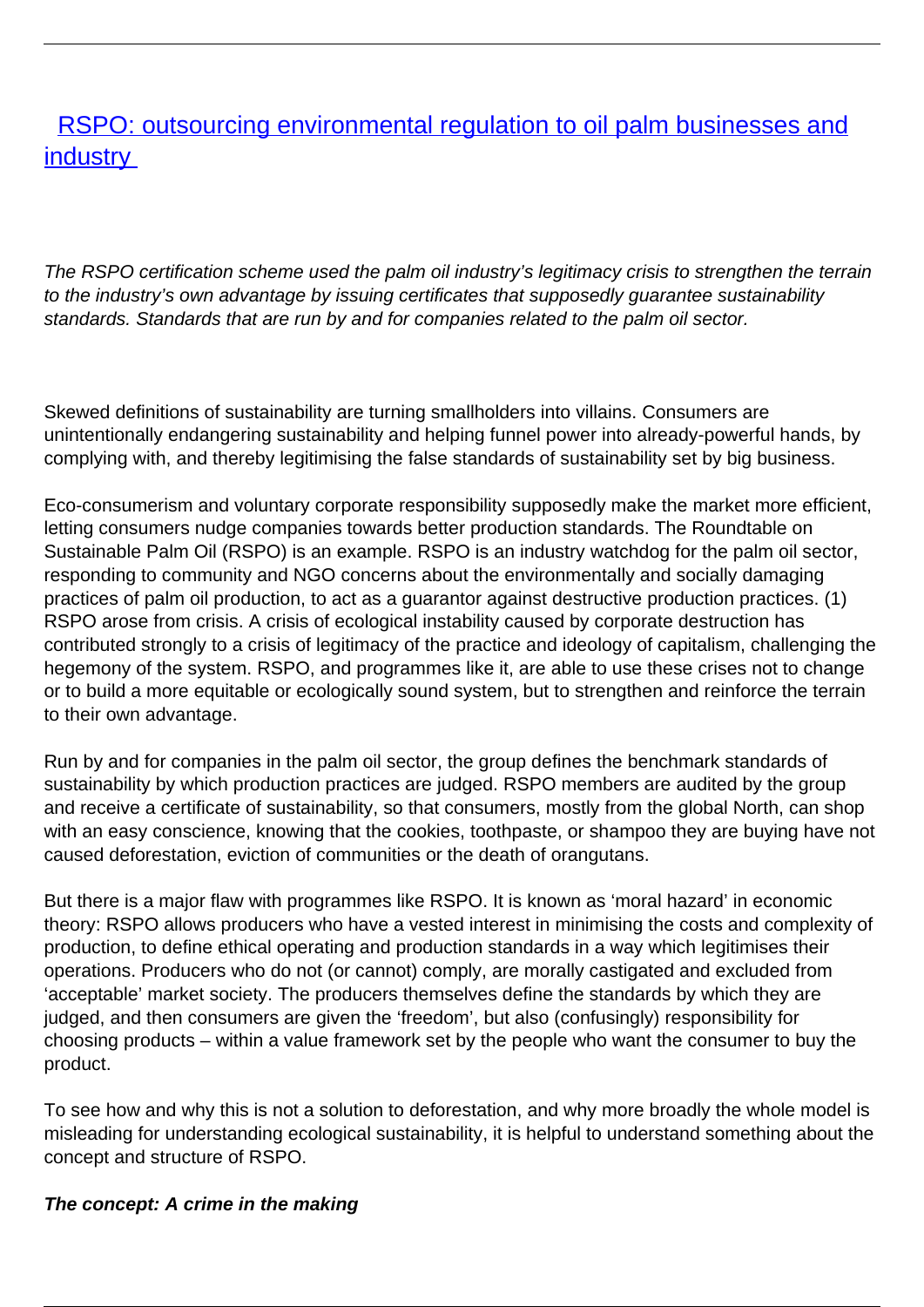RSPO is a corporate-NGO arrangement. Most RSPO members are consumer goods manufacturers, oil palm processors, and traders, with majority membership in Europe and the US (2), including Walmart, Nestlé, Mondelez, and L'Oréal. (3) It started as an informal co-operation in 2002 between WWF (a major international environmental NGO) and Aarhus United UK Ltd (a producer of oils and fats), Migros (a Swiss supermarket chain), the Malaysian Palm Oil Association, and Unilever (a consumer goods company). Today it comprises agribusiness and major palm oil buyers, with WWF, Unilever, and the Malaysian Palm Oil Association carrying particular weight. (4) For Unilever and the Malaysian Palm Oil Association, clearly palm oil is central to their income, but readers might think "ah it's okay: WWF will hold them to account!". But remember: WWF depends on corporate funding to survive, like most conservation NGOs, and it is hard to hold to account the people who provide your bread and butter. WWF has also been particularly influential in the construction of a narrative of responsible consumption through other certification schemes, including FSC for wood and paper products, MSC for fish and seafood, the Roundtable on Responsible Soy and others. The global environmental NGO has long been a proponent of pro-business and pro-growth initiatives. There again is that moral hazard problem.

The standard-setting process is riddled with moral hazard. RSPO is a standard-setting initiative. It is not a legal watchdog, or a legal enforcement agency, in which case it would be accountable to strict legal controls and codes of conduct. Instead, the market (that nebulous, shape-shifting concept) is the standard-setter, the watchdog, and the enforcement body.

The rule-makers (that is, the group of corporate and NGO members of the Roundtable) also manage the oversight and auditing process in RSPO. Oversight and auditing is done by industry- (not government-) appointed actors who are also paid by the industry stakeholders, a major conflict of interest. It is voluntary, in the sense that companies decide whether or not to join the programme, but being uncertified puts producers in a highly subjective moral grey zone, where their products are judged 'bad' according to standards set by actors who already dominate market share. At the other end of the production chain, this market-regulated standard-setting system also morally judges particularly middle-class consumers who don't buy their products: "you don't buy 'sustainable' palm oil? You don't buy a certified shampoo? What a moral reprobate you must be: remind me not to associate with you."

## **Where to do the right thing?**

To accept the concept of the well-informed consumer guiding corporate production networks through ecologically responsible decisions at the point of purchase, one also have to accept a whole way of thinking about 'freedom'.

To be fair, responsible (or eco-) consumption sounds like a good idea at first: if you believe in universal suffrage, then it makes sense to vote with your money. Here is the logic: if companies show that they are 'sustainable', they will win more market share; unsustainable ones will become market pariahs. The democracy of the market is leveraged, to make every Euro, Dollar, and Franc count at the supermarket checkout. Unfortunately, this assumes that the choice is a commercial one.

The supermarkets, where consumers can choose sustainable palm oil products, are built for consumption and are 'non-creative and anti-choice' spaces, in which confined people are only 'free' to consume. They are places where shoppers (not people) come to buy stuff. They are not designed to improve the natural environment. Cleverly though, businesses have encouraged consumers to feel guilty for the environmental problems that, they are told, come from overconsumption; (6) but it is okay! There is a new thing called 'ethical consumption' which gives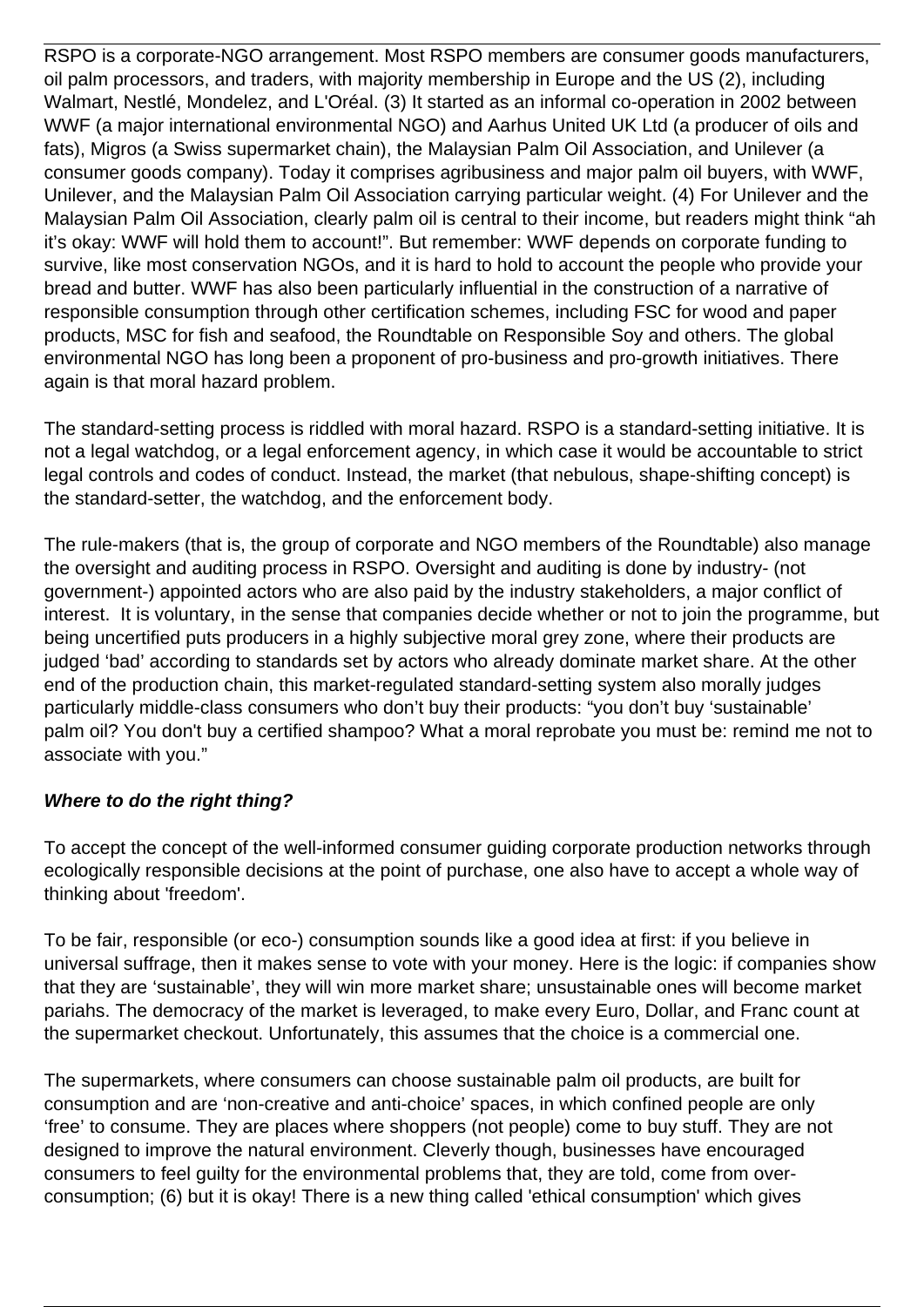redemption for consuming too much! So the spaces designed and built for us to consume have been tweaked, and now offer forgiveness, for a price – rather like the collection plate at church. Apart from being morally rotten, this convenient solution is not even a very good commercial choice for the consumer, however: consumers judge products by the standards and values designed by the very companies who are selling the product. What could go wrong?! That is like fraudsters and murderers redefining fraud and murder, and then inviting a jury, made up of their friends and peers, to judge their behaviour.

The final, fatal flaw with the 'responsible consumer' idea is that most consumers do not have the knowledge, context, or time to confirm whether a product is correctly labelled, if the ingredients of that product have been sustainably sourced or processed, or if the 'sustainable' objectives of the producing companies are ecologically or socially reasonable. This is not a value statement: the whole process of production, and assessment of sustainability, is extremely complex.

For the 'responsible consumer' concept to work, consumers would also need to act collectively in very large numbers to change any product they did not like. Managing the ecological footprint of the planet so that infinitely-diverse global society lives sustainably is a complicated, specialist issue which cannot be solved with a 'one size fits all' approach. Its seriousness is undermined by the idea that the general public can be the watchdog protecting the environment and society, yet the consumer goods sector, palm oil producers, and NGOs suggest that consumers should be the endpoint check of their code of conduct. Implying, as some industry participants do, that consumers are responsible for environmental degradation because of their consumption 'demands', encourages this logic. (7)

RSPO, at a glance, gives an appearance of 'doing something'; this is misleading however and acts as a smokescreen, concealing the ecologically damaging consequences of the whole network of production and consumption which underpin the oil palm industry.

## **A morally bankrupt system of logic**

RSPO issues certificates guaranteeing standards of sustainability that are run by the same producers who are then judged by it. At the same time, the legitimacy of the state to set and arbitrate laws is weakened by the argument that the market should set and arbitrate standards of sustainability. Legally, then, there is less competition for the market as arbitrator of legality. Neat.

In a final twist of the knife, operating procedures written by big business are complicated and expensive for small businesses, smallholders, and independent workers. All too easily, the standards criminalize small, vulnerable operators who can't afford to comply with an economic and legal system that has actually been built to exclude them.

All this would be brutal enough if the outcome were a more ecologically sustainable system. But it doesn't even do that: it just redistributes more power into the hands of the already powerful, makes smaller actors more precarious, and weakens even further the concept of sustainability. Meanwhile, the forests continue to burn.

Dr. Bernice Maxton-Lee is the author of Forest Conservation and Sustainability in Indonesia: A Political Economy Study of International Governance Failure, [published in 2020 by Routledge](https://wrm.us9.list-manage.com/track/click?u=f91b651f7fecdf835b57dc11d&id=1c8ce0edcc&e=08ad7e6520), and A Chicken Can't Lay a Duck Egg: How Covid-19 can solve the climate crisis, [published in 2020 by](https://wrm.us9.list-manage.com/track/click?u=f91b651f7fecdf835b57dc11d&id=81f501ecce&e=08ad7e6520) [Changemakers Books](https://wrm.us9.list-manage.com/track/click?u=f91b651f7fecdf835b57dc11d&id=81f501ecce&e=08ad7e6520).